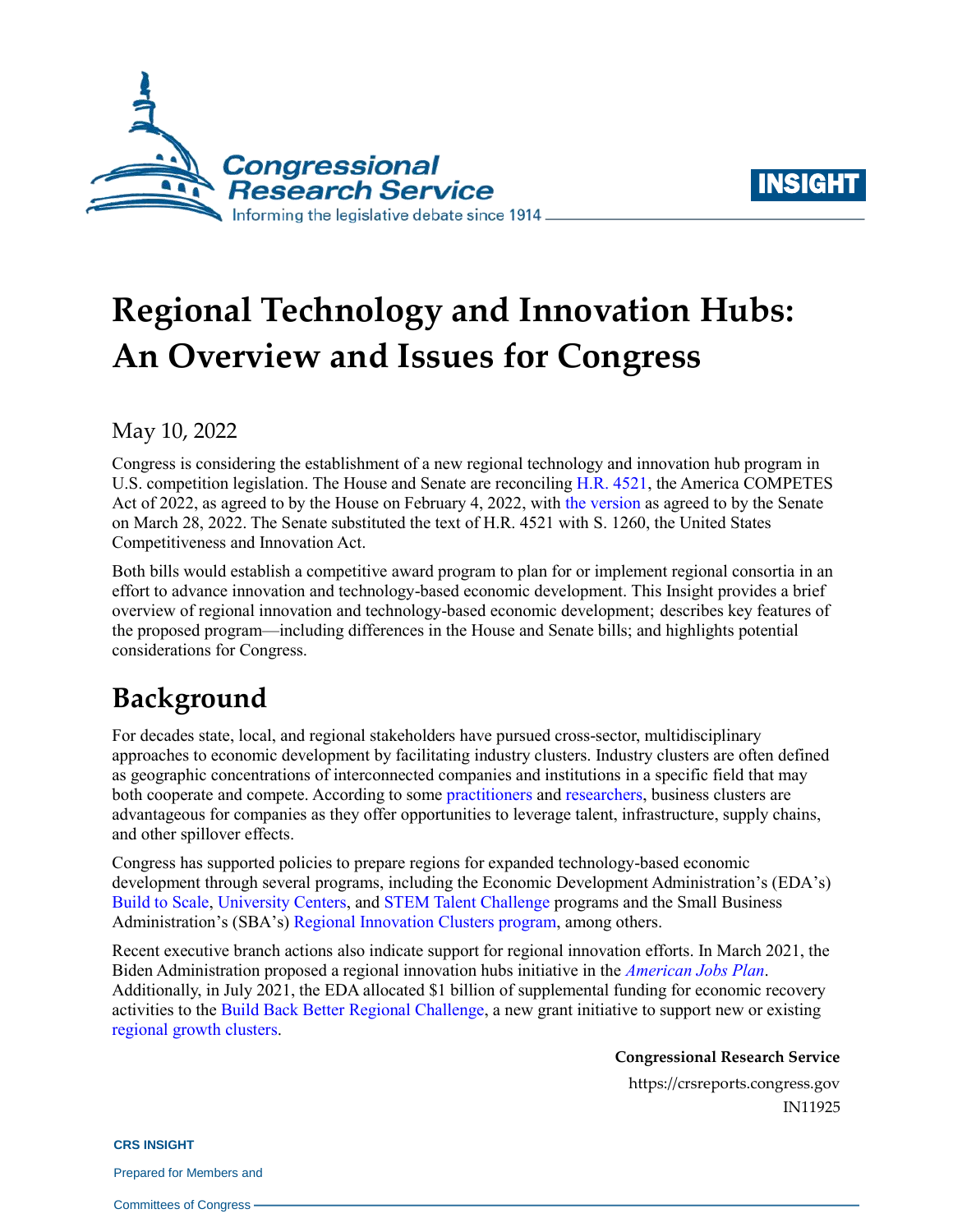Recently, [researchers have proposed](https://www.brookings.edu/blog/the-avenue/2021/08/11/congress-needs-to-prioritize-inclusion-in-our-slumping-innovation-system) expanding federal economic development funding for [technology](https://www.americanprogress.org/issues/economy/reports/2020/09/21/490411/path-rural-resilience-america/)  [and innovation investments](https://www.americanprogress.org/issues/economy/reports/2020/09/21/490411/path-rural-resilience-america/) to rural, underserved, and disadvantaged communities outside of metropolitan areas and existing growth centers. According to a [2019 report](https://www.brookings.edu/wp-content/uploads/2019/12/Full-Report-Growth-Centers_PDF_BrookingsMetro-BassCenter-ITIF.pdf) by the Brookings Institution and the Information Technology and Innovation Foundation, "fully one-third of the nation's innovation jobs now reside in just 16 counties, and more than half are concentrated in 41 counties." According to the [National](https://www.nsf.gov/nsb/publications/2020/nsb202015.pdf)  [Science](https://www.nsf.gov/nsb/publications/2020/nsb202015.pdf) Board, "Americans from every state must benefit from the progress of science and engineering [S&E]…. Empowering American workers, entrepreneurs, and businesses will require strategically building S&E capacity and infrastructure across the nation and actively seeding and nurturing innovation clusters."

### **Proposed Program**

The regional technology and innovation hub program proposed in both the House [\(H.R. 4521\)](http://www.congress.gov/cgi-lis/bdquery/z?d117:H.R.4521:) and Senate [\(S. 1260\)](http://www.congress.gov/cgi-lis/bdquery/z?d117:S.1260:) bills would fund two types of competitive awards: strategy *development* and strategy *implementation* awards. Both bills would require that no fewer than 20 eligible consortia receive a strategy development award.

A summary of key program features and select differences between the House and Senate versions are highlighted below.

- **Purpose:** Both bills include similar statements of purpose for the program, and focus on technology development, job creation, and expanding U.S. innovation capacity, with the House bill emphasizing inclusive innovation.
- **Program administration:** The House bill would direct the Department of Commerce to administer the program, while the Senate bill would require EDA to administer the program in coordination with the National Institute of Standards and Technology.
- **Technology focus areas:** The Senate bill defines key technology focus areas for the technology hubs (e.g., biotechnology and robotics); the House bill does not.
- **Number of technology hub designations:** The Senate bill does not specify the total number of technology hub designations; however, it would require the Secretary of Commerce to designate at least three hubs in each EDA region. The House bill would require the designation of no fewer than 10 technology hubs.
- **Geographic diversity:** The bills specify different levels and types of geographic diversity to consider. Both bills include provisions to facilitate geographic diversity in innovation policy by "focusing on localities that are not leading technology centers," and by requiring that a portion of eligible consortia designated as technology hubs serve specific types of communities. The Senate bill, however, focuses on small and rural communities while the House bill focuses on rural or underserved (e.g., minority) communities.
- **Funding:** Both bills would authorize appropriations through FY2026. The House bill would authorize \$6.85 billion (\$50 million for strategy development and \$6.8 billion for strategy implementation) while the Senate would authorize \$10 billion (\$575 million for development and \$9.425 billion for implementation).
- **Use of funds and limit on award sizes:** The bills identify similar activities for the use of funds, including needs assessments and workforce development. The House bill would limit the size of an initial strategy development award to \$150 million and would prohibit a single technology hub from receiving more than 15% of total strategy development funding. The Senate would set a similar limit of 10%.